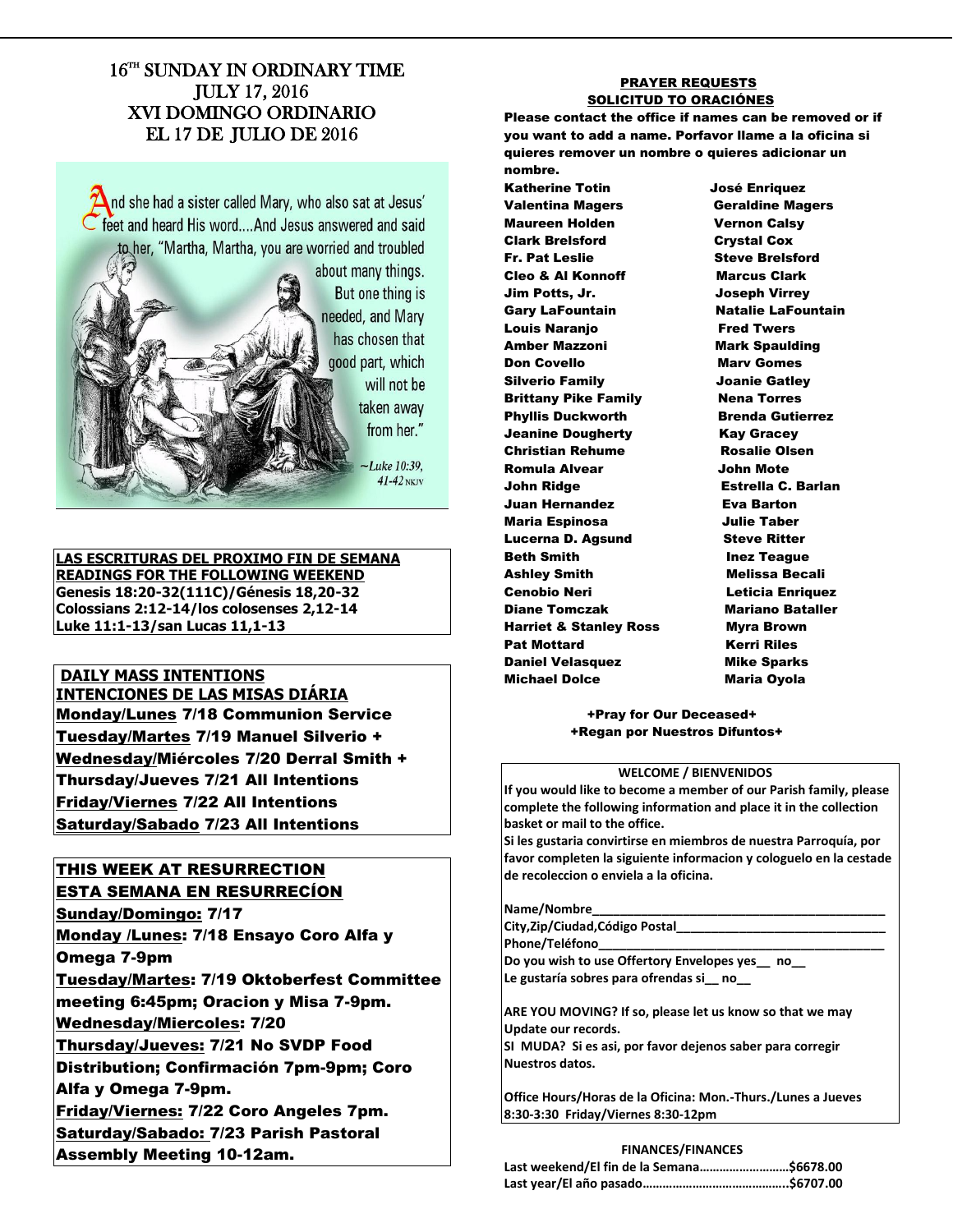## **R.C.I.A.**

**If you or someone you know is interested in learning more about our Catholic Faith WE WELCOME new inquirers. The Rite of Christian Initiation of Adults (RCIA) provides a person who is not baptized with a supportive group of believers who accompany you on your own individual journey of faith. We also welcome those who have not received the Sacraments of Confirmation and Eucharist. This may be the time for you to take the first step. For more information, call Marge Bailly @ 544-7272 or email @ [margebailly@att.net.](mailto:margebailly@att.net)** 

a journey in faith... Rite of Christian Initiation for Adults

## **FOOD PANTRY**

We continue to ask for your support with donations for our **Food Pantry,** it is always a great help! Please place donations in the **Barrel** marked **Food Pantry.** Listed are some suggestions: 1lb.and 2lb. bags of white rice and beans, pasta, canned soups, chili, peanut **butter** and jam. We have a need for men's **TUBE SOCKS AND USABLE SLEEPING BAGS. We no longer are taking egg cartons. PLEASE WE DO NOT TAKE CLOTHING, TOYS, HOUSEHOLD ITEMS OR FURNITURE**.

**WE THANK YOU KINDLY FOR ANY SUPPORT YOU CAN OFFER!**

## **DISPENSA DE COMIDA**

Seguimos pidiendo su apoyo con donaciones para nuestra despensa de comida, siempre es de gran ayuda! Por favor ponga las donaciones en el barril marcado con DISPENSA DE COMIDA. Agui hay sugestiónes: bolsas de 1 y 2 libras de arroz blanco, frijoles, pasta sopas en lata, chili, mantequilla de cacahuate y mermelada. Tenemos necesidad de calcetines de hombre y bolsas para dormir usables. No mas podemos recibir cartones para los huevos

PODEMOS TOMAR ROPA, JUGUETES, COSAS DE LA CASA OR MUEBLES. Agradecemos amablemente por cualquier apoyo que pueda ofrecer.



#### **JULT. OUR NEXT MEETING WILL BE ON AUGUST 16TH . HOPE EVERYONE IS ENJOYING THE SUMMER!**

#### **FECHAS DE BAUTISMOS Y REQUISITOS**

Las Fechas son: JULIO 23 AGOSTO 6 y 20 SEPTIEMBRE 3 Y 24 OCTUBRE 8 Y 29 NOVIEMBRE 5 Y 19 DICIEMBRE 17 Y 31 1.Las platicas Pre-Bautismales son los Viernes últimos de cada mes a las 7pm. No hay pláticas en Diciembre

Fechas de Platicas; empiezan a las 7pm en la Inglesia: Julio 29; Agosto 26; Septiembre 30; Octubre 28; Noviember 25.

 **2.Deben asistir a las pláticas los PADRES y PADRINOS.Tiene que registrar en la oficína 544-7272 antes de la plática.** 

**REQUISITOS:**

- **1. Deben traer a la oficina una copis del acta de nacimiento antes de ir a la plática.**
- **1. Llevarlos vestidos de blanco el dia del bautismo**
- **2. Los padrinos tienen que estar CASADOS POR LA IGLESIA**
- 3. **Si es possible una copía del Certificado de Matrimonía en la Iglesia. El costo es \$35 donacion a la Iglesia.**

### **OKTOBERFEST SEPT. 10, 2016**

**TIME FOR SPRING CLEANING!!!!!!!!!!!!!!! PLEASE BRING YOUR GENTLY LOVED STUFFED ANIMALS AND BASKETS TO THE PARISH OFFICE TO BE USED AT THE OKTOBERFEST.**

**TIEMPO PARA LIMIPIAR PARA LA PRIMAVERA!!!!!!! TIEMPO PARA TAER PELUCHES SUAVEMENT AMADO Y CANASTAS PARA USAR EN LA FIESTA DE OKTOBERFEST. TRAIGAN A LA OFICIN** 



 *SAVE THE DATES JEAN HALL WILL BE COMING SUNDAY SEPTEMBER 25TH AND MONDAY SEPTEMNBER 26TH . PRESENTATION ON THE GOSPEL OF MATTHEW. MARK YOUR CALENDARS!*